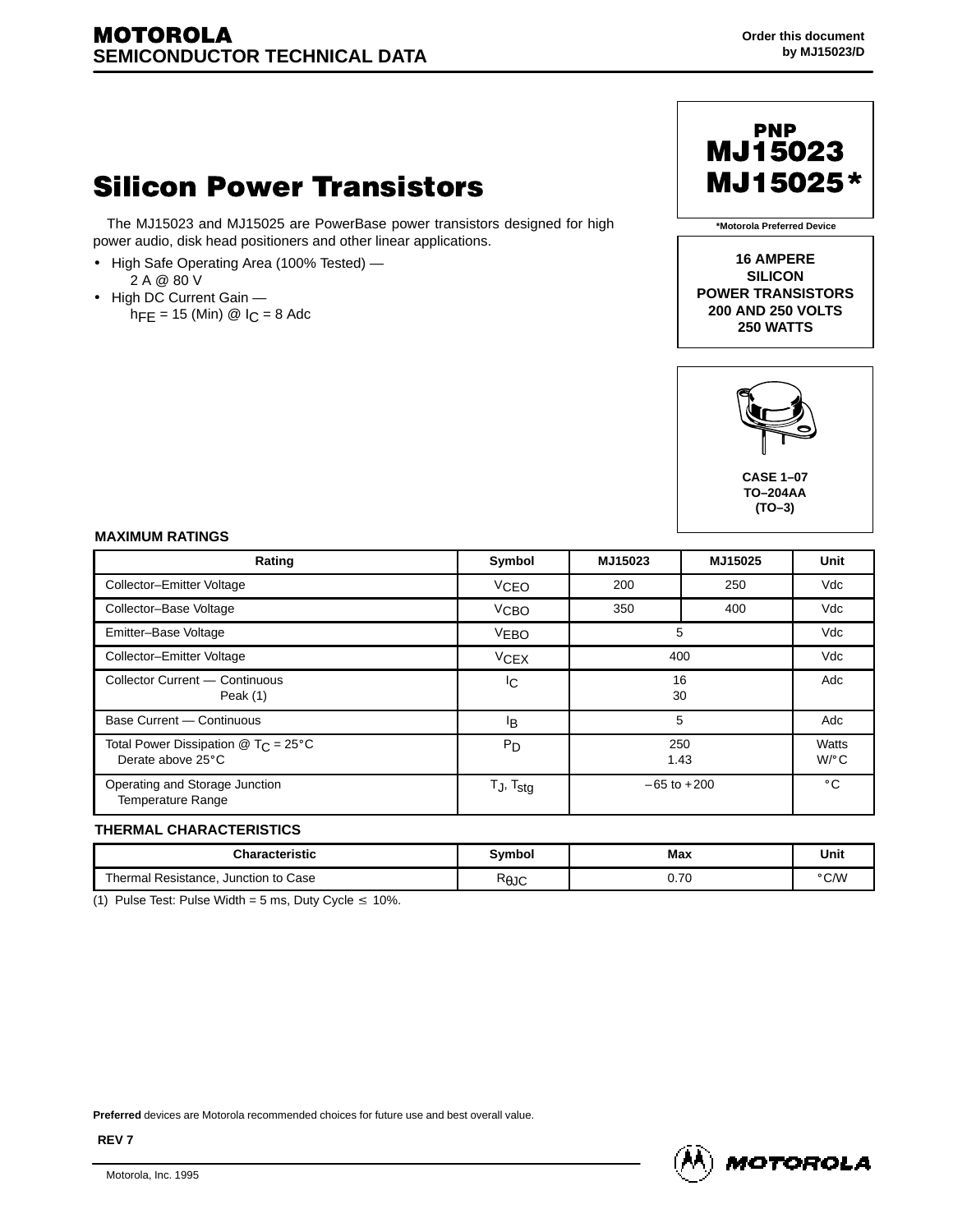#### MJ15023 MJ15025

### **ELECTRICAL CHARACTERISTICS** (T<sub>C</sub> = 25°C unless otherwise noted)<br> **ELECTRICAL CHARACTERISTICS** (T<sub>C</sub> = 25°C unless otherwise noted)

| <b>Characteristic</b>                                                                                                                                           |                    | Symbol      | Min                            | <b>Max</b>                     | Unit       |
|-----------------------------------------------------------------------------------------------------------------------------------------------------------------|--------------------|-------------|--------------------------------|--------------------------------|------------|
| OFF CHARACTERISTICS                                                                                                                                             |                    |             |                                |                                |            |
| Collector-Emitter Sustaining Voltage (1)<br>$(I_C = 100 \text{ m}$ Adc, $I_B = 0$ )                                                                             | MJ15023<br>MJ15025 | VCEO(sus)   | 200<br>250                     | $\hspace{0.05cm}$              |            |
| <b>Collector Cutoff Current</b><br>$(VCE = 200$ Vdc, $VBE(off) = 1.5$ Vdc)<br>$(VCE = 250$ Vdc, $VBE(off) = 1.5$ Vdc)                                           | MJ15023<br>MJ15025 | ICEX        |                                | 250<br>250                     | μAdc       |
| <b>Collector Cutoff Current</b><br>$(V_{CE} = 150$ Vdc, $I_B = 0$ )<br>$(VCE = 200$ Vdc, $I_B = 0)$                                                             | MJ15023<br>MJ15025 | <b>ICEO</b> | —                              | 500<br>500                     | µAdc       |
| <b>Emitter Cutoff Current</b><br>$(V_{CE} = 5$ Vdc, $I_B = 0)$                                                                                                  | <b>Both</b>        | <b>IEBO</b> | $\equiv$                       | 500                            | uAdc       |
| <b>SECOND BREAKDOWN</b>                                                                                                                                         |                    |             |                                |                                |            |
| Second Breakdown Collector Current with Base Forward Biased<br>$(VCE = 50$ Vdc, $t = 0.5$ s (non-repetitive))<br>$(VCE = 80$ Vdc, $t = 0.5$ s (non-repetitive)) |                    | $I_{S/b}$   | 5<br>$\overline{2}$            | $\qquad \qquad \longleftarrow$ | Adc        |
| <b>ON CHARACTERISTICS</b>                                                                                                                                       |                    |             |                                |                                |            |
| DC Current Gain<br>$(IC = 8$ Adc, $VCE = 4$ Vdc)<br>$(I_C = 16$ Adc, $V_{CE} = 4$ Vdc)                                                                          |                    | hFE         | 15<br>5                        | 60                             |            |
| Collector-Emitter Saturation Voltage<br>$(I_C = 8$ Adc, $I_B = 0.8$ Adc)<br>$(I_C = 16$ Adc, $I_B = 3.2$ Adc)                                                   |                    | VCE(sat)    |                                | 1.4<br>4.0                     | Vdc        |
| Base-Emitter On Voltage<br>$(I_C = 8$ Adc, $V_{CE} = 4$ Vdc)                                                                                                    |                    | VBE(on)     | $\qquad \qquad \longleftarrow$ | 2.2                            | Vdc        |
| <b>DYNAMIC CHARACTERISTICS</b>                                                                                                                                  |                    |             |                                |                                |            |
| Current-Gain - Bandwidth Product<br>$(I_C = 1$ Adc, $V_{CE} = 10$ Vdc, $f_{test} = 1$ MHz)                                                                      |                    | fτ          | $\overline{4}$                 | $\qquad \qquad -$              | <b>MHz</b> |
| Output Capacitance<br>$(V_{CB} = 10$ Vdc, $I_E = 0$ , $f_{test} = 1$ MHz)                                                                                       |                    | $C_{ob}$    |                                | 600                            | pF         |

(1) Pulse Test: Pulse Width = 300 µs, Duty Cycle  $\leq 2\%$ .



**Figure 1. Active–Region Safe Operating Area**

There are two limitations on the powerhandling ability of a transistor: average junction temperature and second breakdown. Safe operating area curves indicate  $I_C - V_{CE}$  limits of the transistor that must be observed for reliable operation; i.e., the transistor must not be subjected to greater dissipation than the curves indicate. In than the curves indicate.<br>The data of Figure 1 is based on  $T_{J(pk)} = 200^{\circ}$ C; T<sub>C</sub> is

variable depending on conditions. At high case temperatures, thermal limitations will reduce the power that can be handled to values less than the limitations imposed by second breakdown.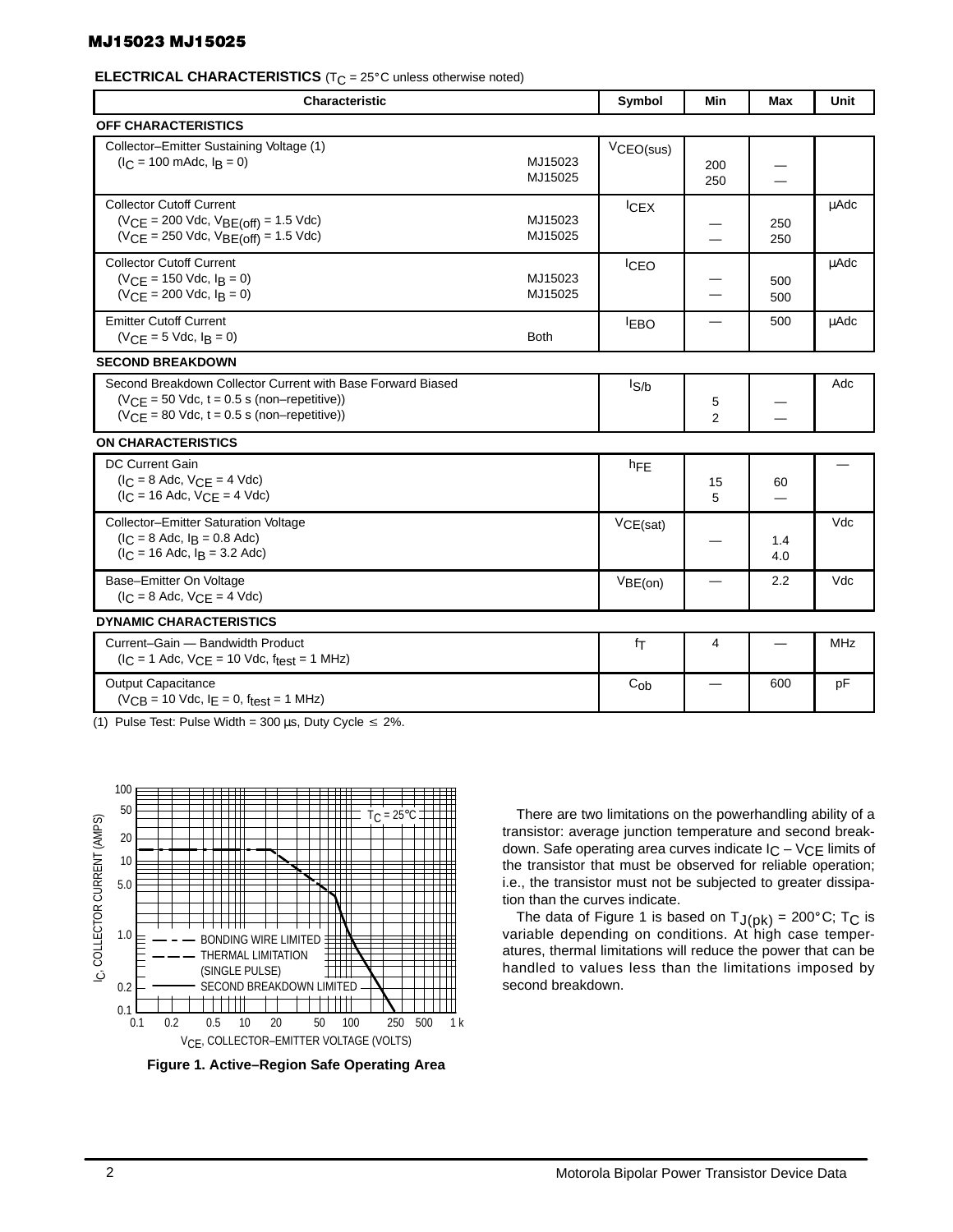## **TYPICAL CHARACTERISTICS**